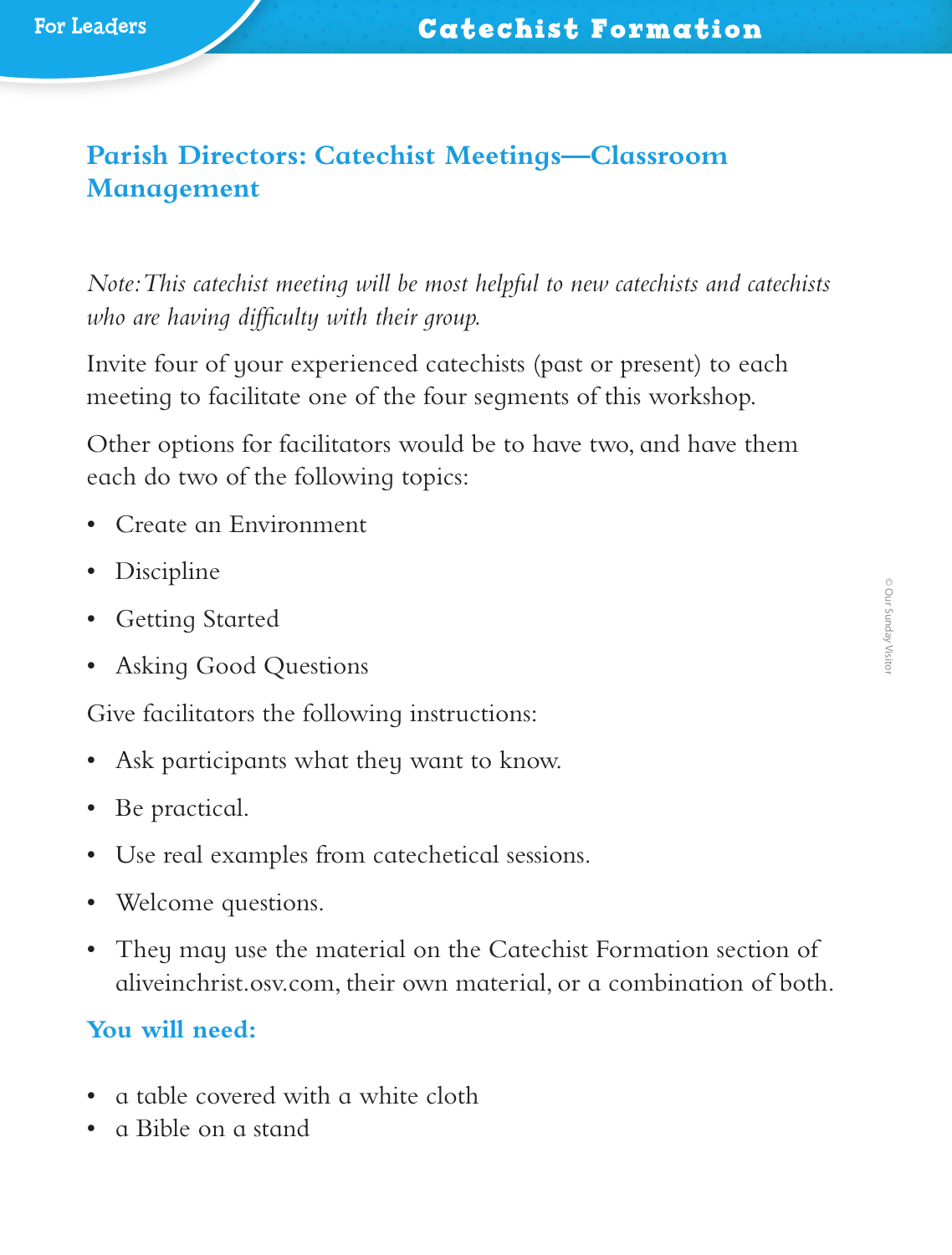- a large candle
- a clear glass bowl with water
- CD player
- *• Alive in Christ* Songs of Scripture CD
- If presenters will use them, handouts of Articles from the Catechist Formation section of aliveinchrist.osv.com.

## **Goals**

‑To equip catechists to feel confident in the catechetical setting ‑To encourage experienced catechists to mentor new catechists

### **Welcome and Opening Prayer**

- Welcome the catechists. Thank them for coming.
- Explain the purpose of the meeting.

Invite catechists to form a circle around the prayer space.

**Leader:** Light the candle **All: Sing together "Holy Spirit, Be My Guide" by John Burland from** *Alive in Christ* **Songs of Scripture.**

**Reader:** *A reading from the Gospel according to John.* Read aloud John 14:15-26. *The Gospel of the Lord.* **All: Praise to you, Lord Jesus Christ.**

Silent Reflection